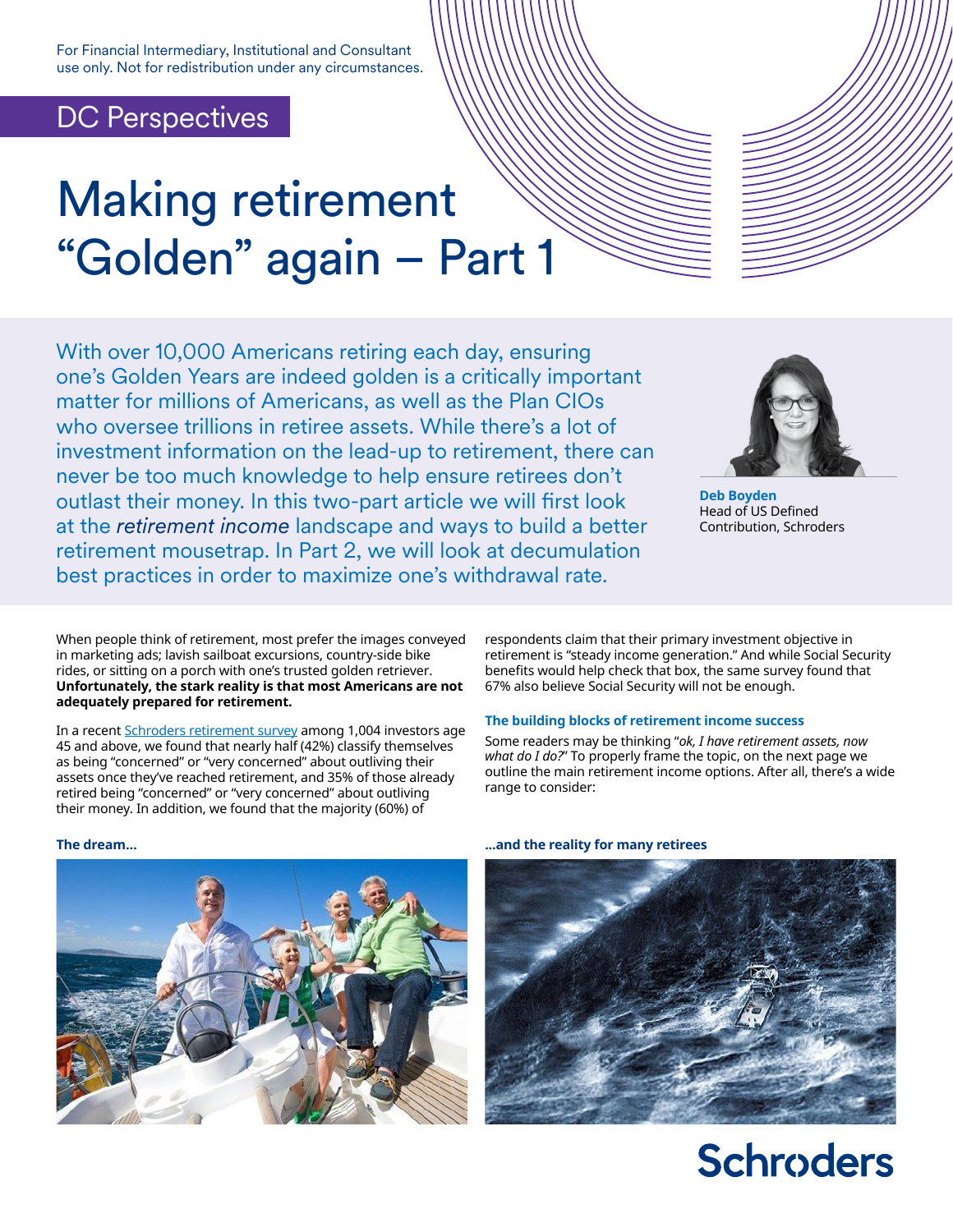- 1. **Annuities:** These are financial contracts whereby you purchase a specific level of income for a stated term, or for life (for a fee). One type is an Immediate annuity, whereby in exchange for a lump-sum payment, an insurance company is providing you guaranteed income for life. The drawback is these cannot be revoked once purchased. However, there has been a lot of innovation in the types of annuities now available that seek to strike a different balance between the level of income, variability in that income, and the ability to access capital once the annuity has been purchased. Therefore, there is a lot to consider and we recommend retirees should do their homework to understand rather than figure out the right type that meets their specific needs.
- 2. **Bonds:** Bonds are a widely used income instrument and can be used in a number of different ways. Retiree investors can purchase individual bonds (usually investment-grade) which distribute periodic coupons. There are strategies called bond ladders, whereby a series of bonds with varying maturities are purchased upon (or nearing) retirement. Cash flows are derived both from fixed coupon payments as well as the proceeds of the bonds as they reach maturity. There is, of course, an entire universe of bond mutual funds. For investors concerned about inflation in retirement, there are Treasury Inflation-Protected Securities (or TIPS). These are government-issued bonds that, unlike other bonds, the principal is adjusted up (or down) based on the current rate of inflation.
- 3. **Real Estate:** Physical rental properties can provide a stable source of income, but much like home ownership there's high costs and operational factors to consider. On the other hand, there are Real Estate Investment Trusts (or REITS) and Master Limited Partnerships (or MLPs) which are publicly traded companies that offer the high current income benefits of real estate or infrastructure ownership but with less risk compared to physical ownership.
- 4. **Equity income:** For those with higher risk tolerance and/ or longer time horizons, investments in equities (or equity Funds) enable income to be generated from dividends, while maintaining potential for growth should equity markets perform well. For those that seek to target higher income from their equity portfolio, covered call option strategies may be appealing. An investor would write (or sell) a call option on the equities which they already own to generate income via premiums derived from the sale of the call options. However, the investor will give up equity returns beyond a certain level and may still experience losses if equity markets fall, so implementing such a strategy should be carefully weighed.
- 5. **Retirement Income Funds:** One of the more popular options, these are essentially multi-asset portfolios that invest in a range of income-producing instruments, combined with some growth-

oriented assets. Somewhat of a new DC investment vehicle are Post-Retirement income funds whereby upon reaching a specific retirement age, the assets within the portfolio are reinvested into income-generating assets. Investors simply stay invested within the plan and draw down their accounts. Many DC platforms are in the early stages of evaluating and making these post-retirement options available.

Of course, there's Social Security benefits and for many Americans this reflects their only source of retirement income. Retirees can begin taking the benefits at age 62, however it's suggested to hold off for as long as possible claiming your benefits (to after age 66, or even age 70). The higher level of benefits for deferring can be considerable, versus collecting at age 62.

#### **Time to SoRT things out**

We've identified our retirement building blocks, now how to we organize them? One way to address this challenge is through a framework we call Sequence of Retirement Things (SoRT). Much like how the term "Internet of Things" refers to the convergence of all things Tech within a given system, SoRT helps us organize the convergence of retirement components so that they work together.

For many Americans, target-date funds (TDFs) take the guesswork out of retirement planning. Or, so one thought. The reality is that many TDFs – even those with "through retirement" provisions – still carry significant equity market risk in the few years before, and after, reaching the target date. So, let us dive into our SoRT framework:

- 1. **Land the approach (toward 59 ½):** Anyone retiring in 2020 is unfortunately familiar with what is referred to as sequence-ofreturns risk<sup>1</sup>. And simple rule-of-thumb "systematic withdrawal" strategies like the "4% rule" can be thrown out the window if you encounter a sharp market decline like we did in March. Managing sequence risk is both an art and a science (and part nerve, sometimes) and we do not suggest market timing; but rather having market "awareness". If you are nearing, or are in, retirement during a volatile period, be careful not to quickly "run for the hills" into safety assets. Locking in loses won't help your future income needs. And on the contrary, in a bull market, consider any re-allocations carefully so that you can maximize as much growth potential, while staying diversified. We feel that this is where some TDFs may not offer participants enough "dynamism" to adequately transition to a postretirement portfolio – a topic for Fiduciaries which we explore in "[Turning off auto-pilot](https://www.schroders.com/en/us/institutional/thought-leadership/retirement-perspectives/turning-off-auto-pilot/)". For plan participants, evaluate all of
- 1 Sequence-of-returns risk, also called sequence risk, refers to the impact that the order in which one's investment returns, while making redemptions (or deposits), will have on capital over time. For retirees, the risk is that steep market fluctuations in the few years before and/or after retirement may not be offset since they are no longer contributing new capital nor have the longer time horizons as in the accumulation phase.

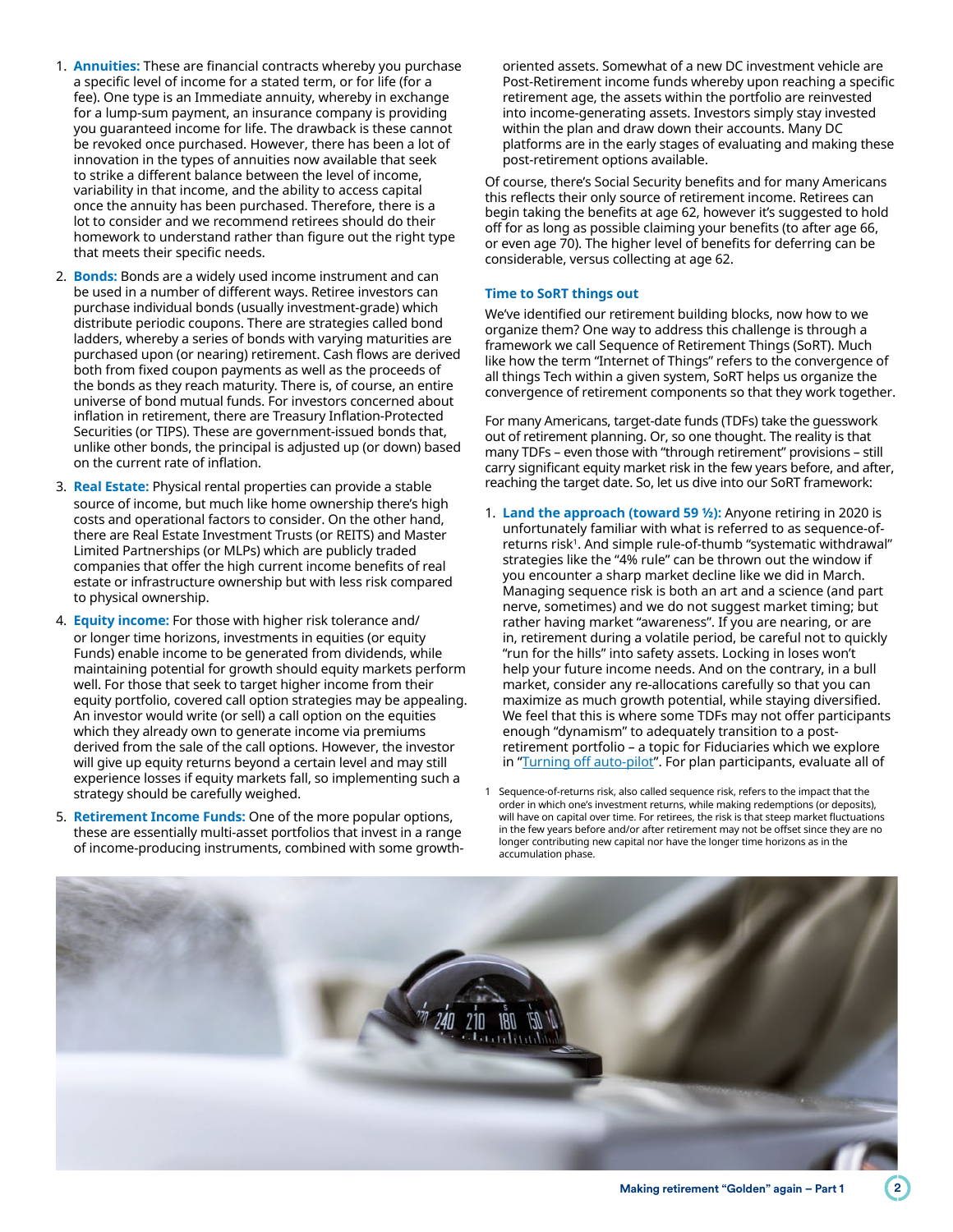your plan's options, stay diversified, and, if necessary, consider adjusting your time horizons for retirement if possible during turbulent times.

2. **Have an Income plan**, not an allocation plan: When it comes to retirement income within a SoRT framework, don't think of it as *asset-allocation*, but rather, think of it as *income-allocation*. Start by assessing what your specific retirement spending needs will be over a certain time period and construct an income-generating portfolio that can best meet those needs for the stages of your retirement life – this is sometimes called "bucketing". At the end of the "bucket" time period, re-assess what your future income needs will be and based on how much you may have drawn down, and what your future income potential may look like.

For those who are fortunate to have either a **State/Public or corporate-sponsored defined benefit (DB) pension plan**, this is an obvious retirement income plus. Millions of people rely on DB pensions – many as their sole income source until Social Security benefits kick in. For those in this camp, we would still encourage you to think about the entirety of your retirement

assets – including decumulation strategies – and seek to diversify your retirement income within the context of the SoRT framework.

3. **Taxes**, the only certainty in retirement planning: We'll keep this article somewhat light by skipping the first true certainty in life and focus on taxes because many folks don't even realize that there are a variety of tax consequences on retirement assets. Tying together the last two points, under the SoRT framework, retirees should guide the receipt of income and the depletion of investments based on tax efficiency. The best ways to preserve one's wealth is to pay as little in taxes as legally possible. For example, using municipal bonds rather than corporate investment-grade bonds may increase your overall after-tax income (even with reaching a lower tax bracket in retirement). Keep in mind that to the extent annuities, as well as Social Security benefits, are utilized, each may have tax consequences, and much of the distributions would be taxed at a retiree's current ordinary income levels. REITs also have special tax consequences. So carefully consider taxes as part of a retirement plan.

## **Conclusion**

**In closing, we encourage savers of all ages to take the time to SoRT out their retirement objectives – and for Plan CIOs, this could be a moment of reflection. Remember, while you can't control certain things like the weather, or the markets, or inflation, you can control how you allocate, spend, and receive your retirement capital. With the right plan, you can elect to sail off into the sunset, start that new business at age 65, or any number of "Golden Years" marketing cliques.**

**In Part 2, we will explore the art of decumulation, sequencing and withdrawal rates in greater detail.**